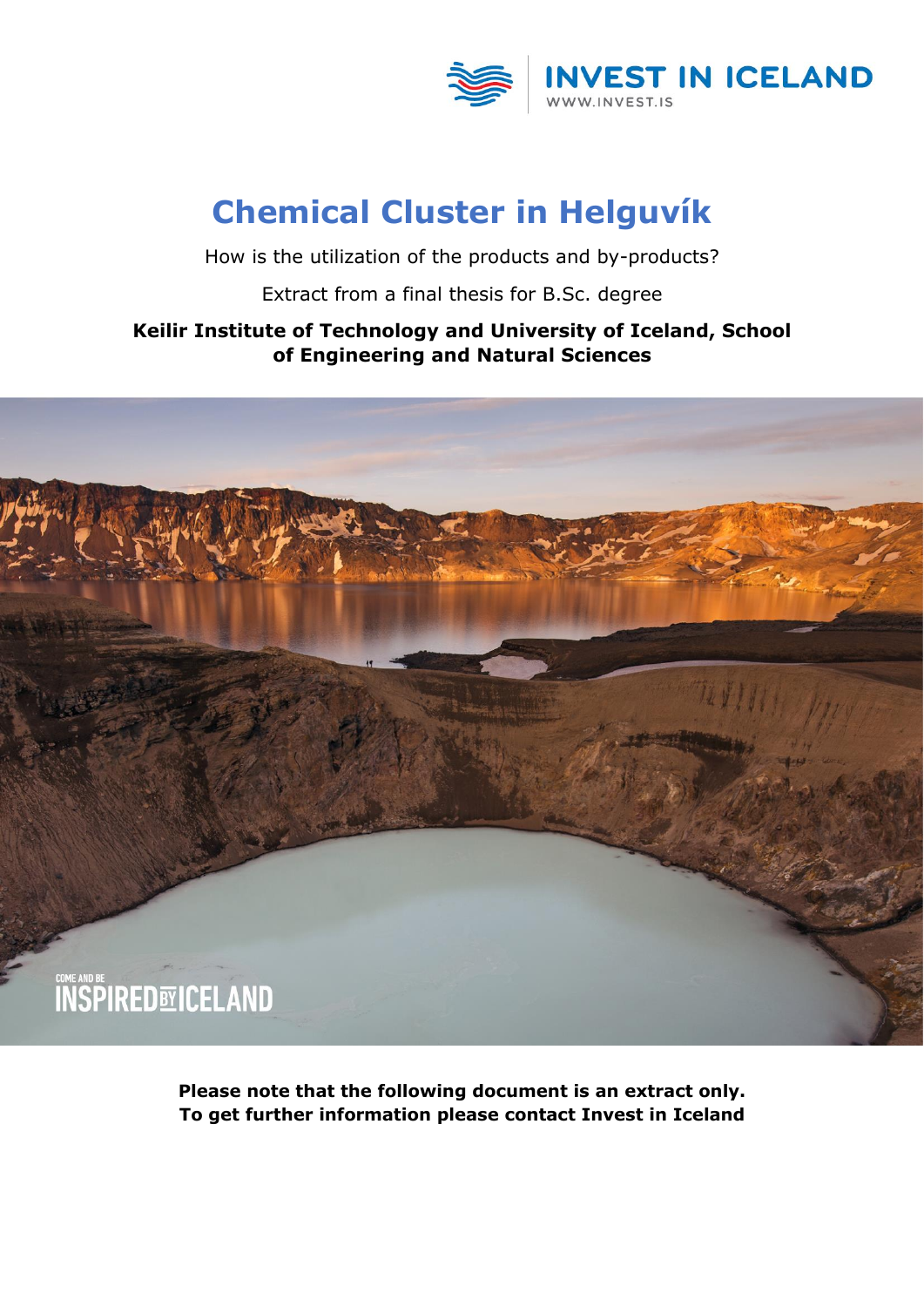### **Chemical Cluster in Helguvík**

Albert Þórir Sigurðsson

24 ECTS thesis submitted in partial fulfillment of a *Baccalaureus Scientiarum* degree in Energy technology

> Advisor(s) Dr. Andri Ottesen Egill Þórir Einarsson

Keilir Institute of Technology University of Iceland School of Engineering and Natural Sciences Reykjanesbær, 05 2013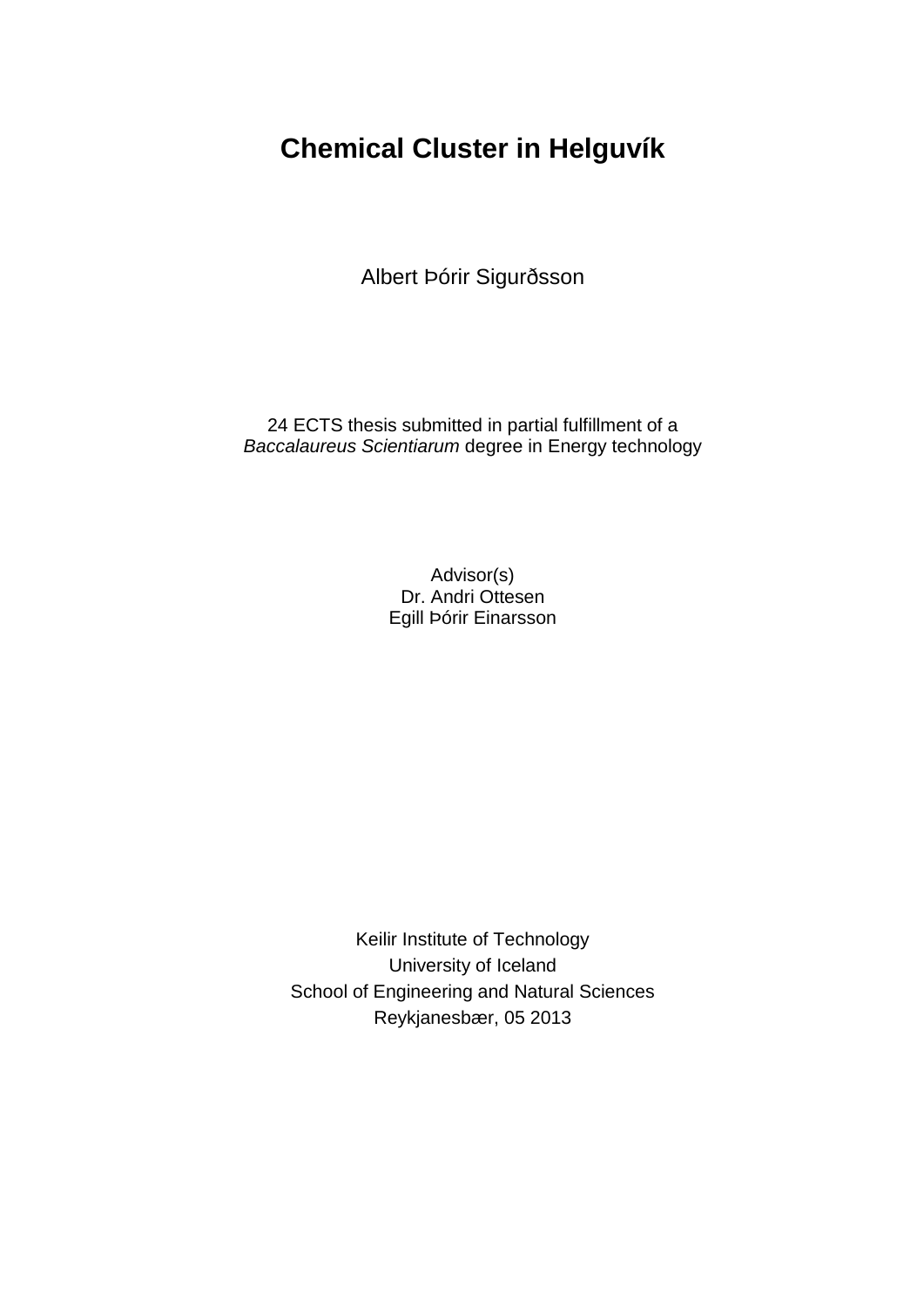# **Abstract**

A chemical cluster is an assembly of plants whose processes share interdependent inputs and outputs in order to reduce cost and waste.

The goal of this project is to take a look at seven manufacture processes (aluminum, biodiesel, glycol, methanol, municipal waste, silicon metal and sodium chlorate). How well they work together and how they share their inputs and outputs. Equations from chemistry are used to calculate how much amount of chemicals is needed for each manufacture.

The conclusions show that all of the manufactures work well together. In some cases enough material is left for other process to make their own plant in the chemical cluster. And also this is in the opposite direction, more material is needed for some of the manufactures.

# **Útdráttur**

Efnavinnslu þyrpingar eru þekktar víðsvegar um heim en þær nýta afurðir hver frá öðrum og auka því nýtni á afurðum sem annað hvort eru fluttar langar vegalendir og seldar eða fargað. Það dregur einnig úr kostnaði.

Tilgangurinn með þessu verkefni er að skoða hvernig sjö framleiðsluferli (ál, bíódísel, glýkol, metanól, brennslu á heimilisúrangi, kísilmálm og natríum klórat) vinna saman í efnavinnslu þyrpingu og hvernig þau deila afurðunum og auka afurðunum á milli sín. Notaðar eru jöfnur úr efnafræði til að reikna hversu mikið magn af afurðum þarf fyrir hvert framleiðsluferli fyrir sig.

Niðurstöður leiða það í ljós að framleiðsluferlin vinna öll saman eins og búist var við. En í sumum tilfellum er til nægilega mikið magn til að bæta við öðrum framleiðslum. Það aftur á móti er það sama hægt að segja með að sum staðar þarf að finna aðra framleiðsluferla til að framleiða efnin sem vantar eða framleiða afurðirnar beint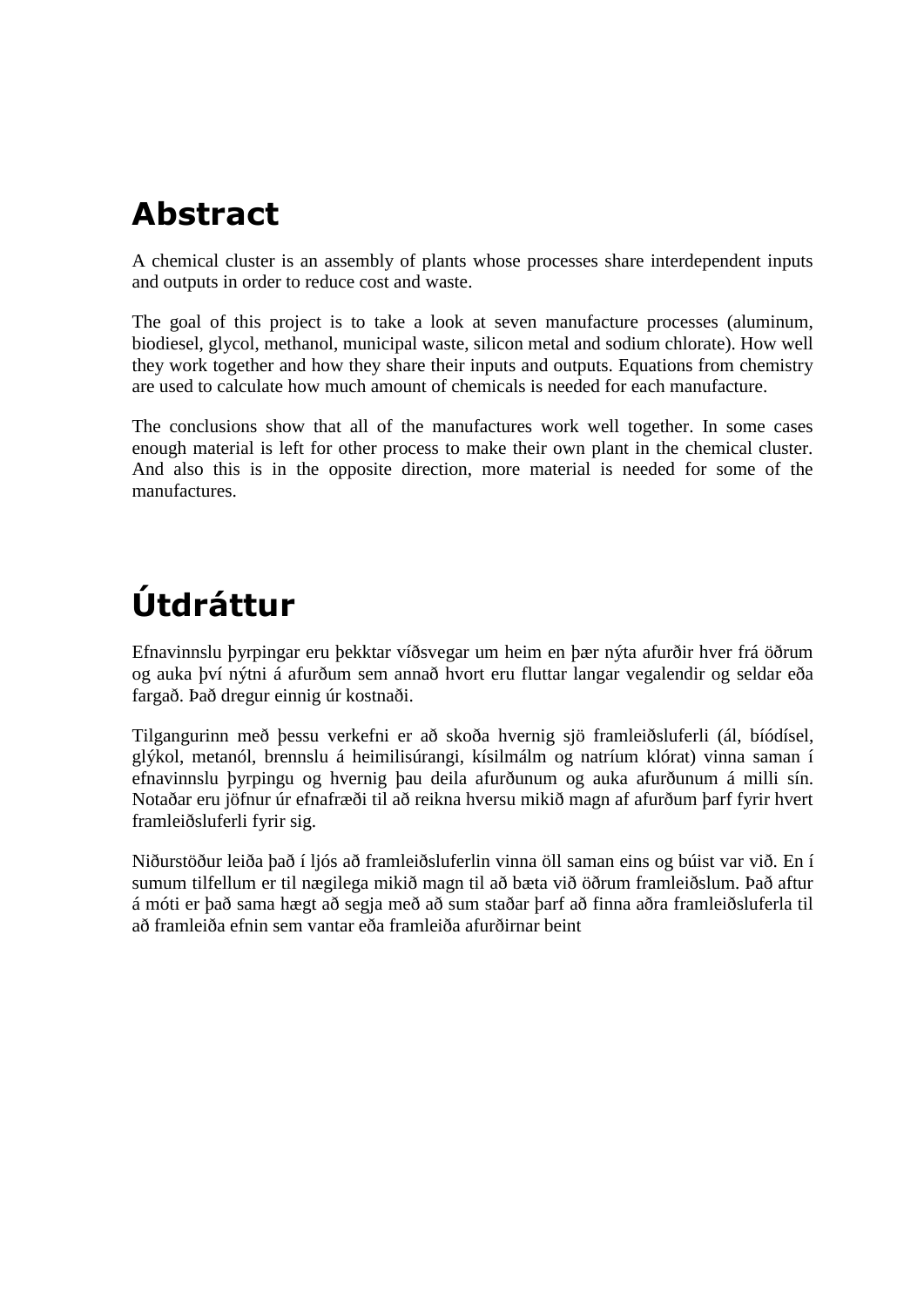# **1 Introduction**

## **1.1 Background**

A chemical cluster is an assembly of plants whose processes share interdependent inputs and outputs in order to reduce cost and waste. In other words, the by-products of some processes can be used as feedstock for other processes. The success of chemical cluster depends upon the ability of the participants to effectively exchange their by-products. When the by-products from one process can be used as raw material for another process costs can be reduced and pollution minimized.

Michael Porter is one the person that have defined cluster optimally. Clusters can be defined as a geographical cluster of companies and institutions in a particular field that have common interests at stake. In cooperation like clusters, it involves getting different party such as government, government agencies, manufactures, suppliers, service providers, distributors, researchers, educational institutions, financial institution, organizations and other parties that strengthen the cluster with its participation. This will force the parties in the clusters to cooperate together and combine the understanding, skills, insight and techniques in different areas. At the same time it is important that within the cluster is effective competition so the companies are constantly trying to do better and increase their productivity. Clusters do often lead to innovation for new techniques and technology [1].

Various types of clusters do exist, it all depends on what field is looked at, in this case it is the chemical field. Chemical clusters are known everywhere in the world and many largescale clusters does exist, such as the Port of Rotterdam in Netherland, Antwerp Port in Belgium, Rheinhessen-Pfalz in Deutschland and in Houston in United States of America, along with many other clusters all over the world [2].

### **1.2 Feasibility of cluster formation in Iceland**

Even though Iceland is not a large country, there is always space to build clusters. Few things have to be taken into account that material needs to be shipped back and forth to the chemical cluster, because many products cannot be sold in large quantity in Iceland. So Helguvík is an ideal place for that, with a harbor, airport and close to inhabited area. There is no chemical cluster in Iceland, but HS Orka a privately owned energy company in Iceland have build a resource park around both of their geothermal power plants at Svartsengi and Reykjanes. Svartsengi produces 150MW in thermal energy and 75MW in electrical energy, CRI uses the  $CO<sub>2</sub>$  for production of methanol, the Blue lagoon spa uses the drain from the power plant, they also create a lot of cosmetics, there is a clinic for people with psoriasis, biotechnology center and few other things. The Reykjanes geothermal power plant produces 100MW in electrical energy, a fish farming is using the drain from the power plant, holistic fish processing and few other things are located there. So Iceland have used by-products before and they can do it in many other productions [1].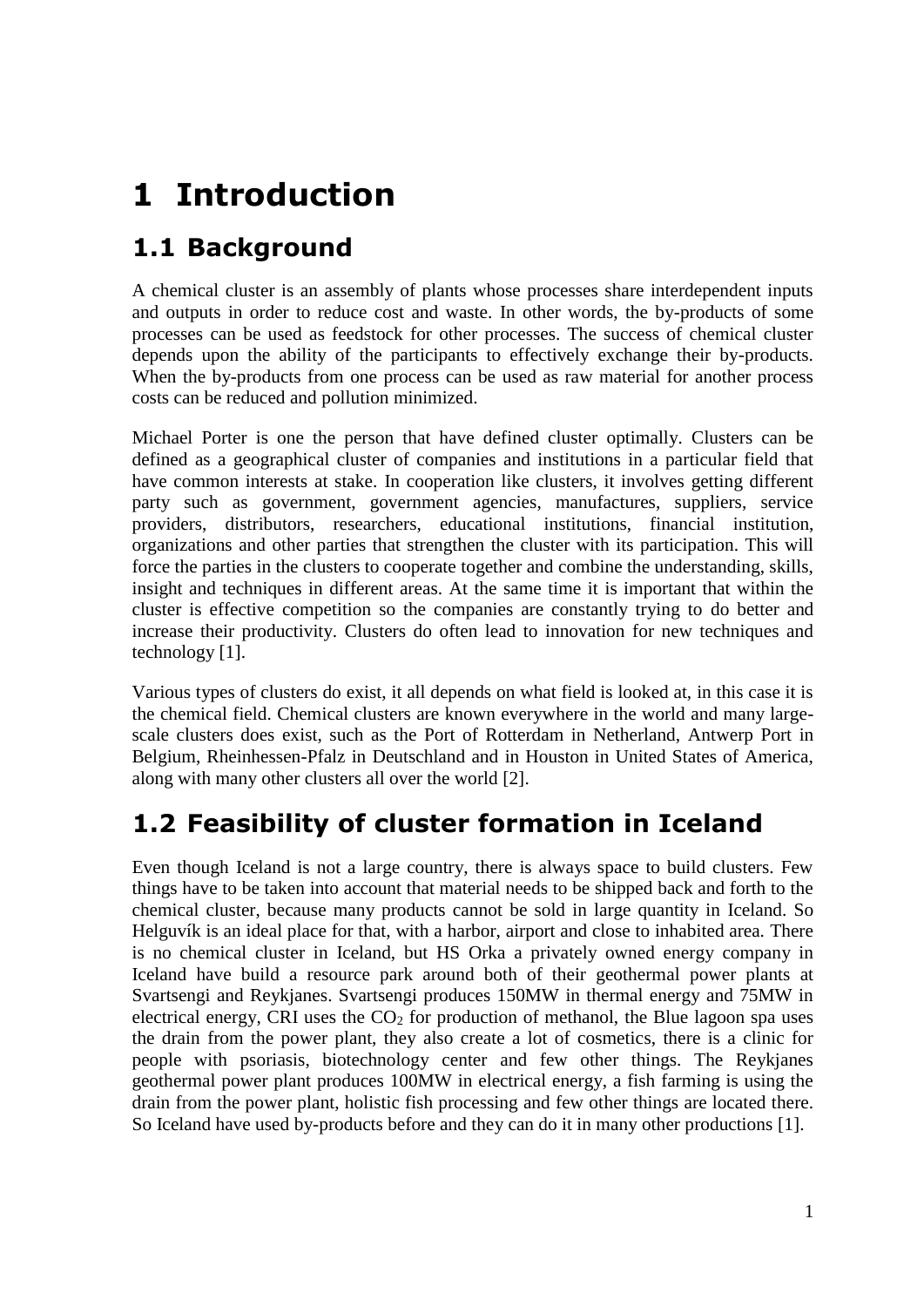In the last couple of years, many studies have been done in Iceland for cluster. Examples for these studies are the Icelandic Ocean Cluster, the Icelandic Geothermal Cluster, Cluster in Tourism and Health Cluster in Iceland.

## **1.3 Helguvík harbor**

Helguvík, the future site of Century Aluminum, aluminum plant, is located at the Reykjanes peninsula 4km away from Keflavík. The airport is 4km away from Helguvík while Reykjavík capital is less than hour away. The United States Air Force used the harbor located at Helguvík to transport fuel for their air fleet [3]. Helguvík has access to power from Landsnet, harbor, pollution protection and large steel storage tanks. The harbor is 200m long with a depth of 15m, allowing ships of up to 200m in length and 45,000 tones of displacement to dock safely [4]. The large steel storage tanks could be used for the storage of feedstock and products from the chemical industry. There is an ample supply of water for the chemical cluster operation at Helguvík. Since the site is located on the shoreline, ocean water is virtually limitless. Fresh water, process water and hot water are also available in large quantities for industrial applications. The air is quite cool in Iceland, which allows for reliable air cooling—cutting down on operating cost. However the only thing missing at the harbor is heavy lifting industrial equipment, which can be installed later on. Helguvík is a particularly suitable location for a chemical park [5].

## **1.4 Goal of this project**

Dr. Andri Ottesen one of the advisors of this project, has been working for more than a year on making a chemical cluster in Helguvík. Carbon Recycling International and Reykjanesbær have now signed a memorandum to make a chemical cluster in Helguvík. But a great deal of work and research needs to be completed in order to be able to build the chemical cluster.

To achieve the goal for this project, information about the manufacture are collected from books, also evaluation reports that the companies have handed into the Icelandic National Planning Agency for environmental assessment. And at last short interview were made with the people from the companies that are connected to the chemical cluster.

The goal of this project is to see if the following processes are able to share their input and output, and to come up with other solutions that could be used instead or added to the chemical cluster.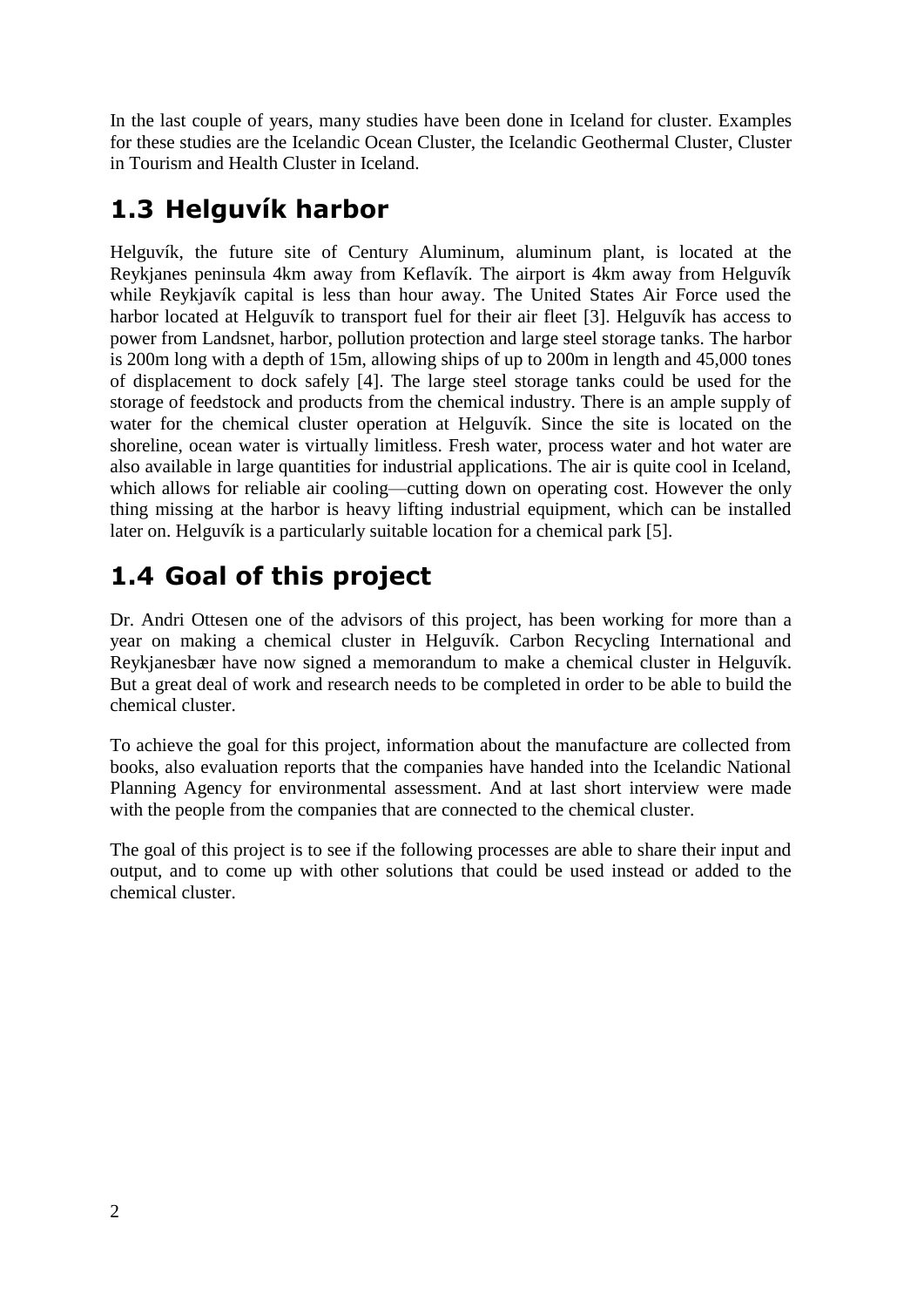## **3 Synergistic effect**

This chapter will show the synergistic effect between the companies. How they share their inputs and outputs. All the companies share the common of electricity and water, a table will show how much of electricity and water will be required. A simple figure of the chemical cluster will also be included in this chapter.

#### **3.1 Electricity and water**

Table 3-1 contains information for water and electricity usage. This shows that around 627 MW is needed for the chemical cluster. Probably few more MW is needed in the production of biodiesel and methanol production. The water usage is around 740.869 tons, but in some cases the water usage could be lower, for example if enough of hydrogen is produced. The glycol and methanol production uses less water for creating hydrogen. The municipal waste incinerator early operation is only 7200 hours each years so that is had in mind for the electricity calculations and the water usage will be calculated with that in mind they are producing steam for other companies, the water usage is only for the boiler, there is naturally used more water in the production.

| <b>Process</b>         | Water        | <b>Electricity</b>     |
|------------------------|--------------|------------------------|
| <b>Aluminum</b>        | 283.824 tons | 422 MW (3700 GWh)      |
| <b>Biodiesel</b>       | 171.926 tons | $0.3$ MW $(2.65$ GWh)  |
| <b>Glycol</b>          | 123.742 tons | 22,8 MW (200 GWh)      |
| Renewable methanol     | 89.021 tons  | 30 MW (268,2 GWh)      |
| <b>Municipal waste</b> | 36,000 tons  | $0.3$ MW $(2.160$ GWh) |
| Silicon metal          | 6356 tons    | 136MW (1200 GWh)       |
| <b>Sodium Chlorate</b> | 30,000 tons  | 41,5 MW (363,540 GWh)  |
| Total                  | 740.869 tons | 625,9 MW (5736,55 GWh) |

*Table 3-1 Is showing the water and electricity usage for each process*

#### **3.2 Carbon dioxide exchange**

In table 3-2 carbon dioxide usages for the chemical cluster is shown, a lot of carbon dioxide is available for usage, although methanol have to use very pure source of carbon dioxide for their manufacture. Carbon dioxide from the silicon production can clean it with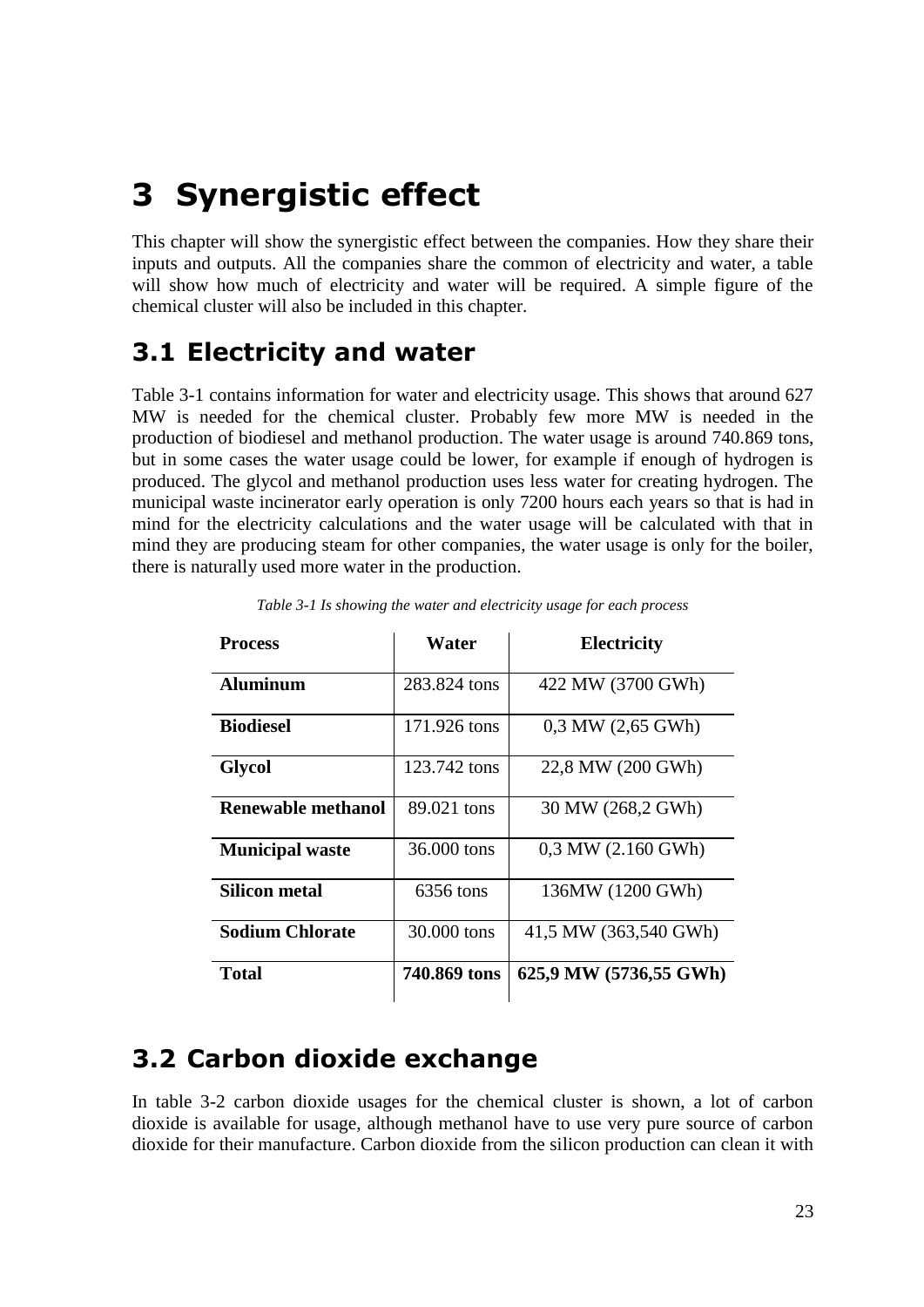their steam. For the aluminum smelter produces 365.000 tons of carbon dioxide each year and the carbon dioxide coming from the smelter is not clean enough to be used directly into fuel production.

*Table 3-2 Contains information for the carbon dioxide exchange*

|                          | <b>Producers</b>                     |         |     | <b>Consumer</b> | <b>Balance</b> |
|--------------------------|--------------------------------------|---------|-----|-----------------|----------------|
| <b>Chemicals</b>         | Sodium Chlorate   Aluminum   Glycols |         |     | <b>Methanol</b> |                |
| <b>Produced/consumed</b> | 360.000                              | 365.000 | 860 | 54.402          | 671.458        |

The formula for calculating efficiency of carbon dioxide is:

$$
efficiency = \frac{users}{products}
$$

$$
efficiency = \frac{54402}{725860} = 0,075 = 7,5\%
$$

A lot of amount of carbon dioxide is not used and in conclusion it will be discussed further how it can be used.

### **3.3 Hydrogen exchange**

For the hydrogen exchange, the results are shown in table 3-3. The sodium chlorate plant does not produce enough hydrogen for both the glycol and methanol processes. The sodium chlorate plant needs to produce at least 220.000 tons of sodium chlorate to take cover of all the hydrogen sharing.

*Table 3-3 Has information about the hydrogen exchange*

|                          | <b>Producer</b>                      | <b>Consumer</b> |       | <b>Balance</b> |  |
|--------------------------|--------------------------------------|-----------------|-------|----------------|--|
| <b>Chemicals</b>         | Sodium chlorate   Methanol   Glycols |                 |       |                |  |
| <b>Produced/consumed</b> | 3.300                                | 9.891           | 2.280 | $-125.481$     |  |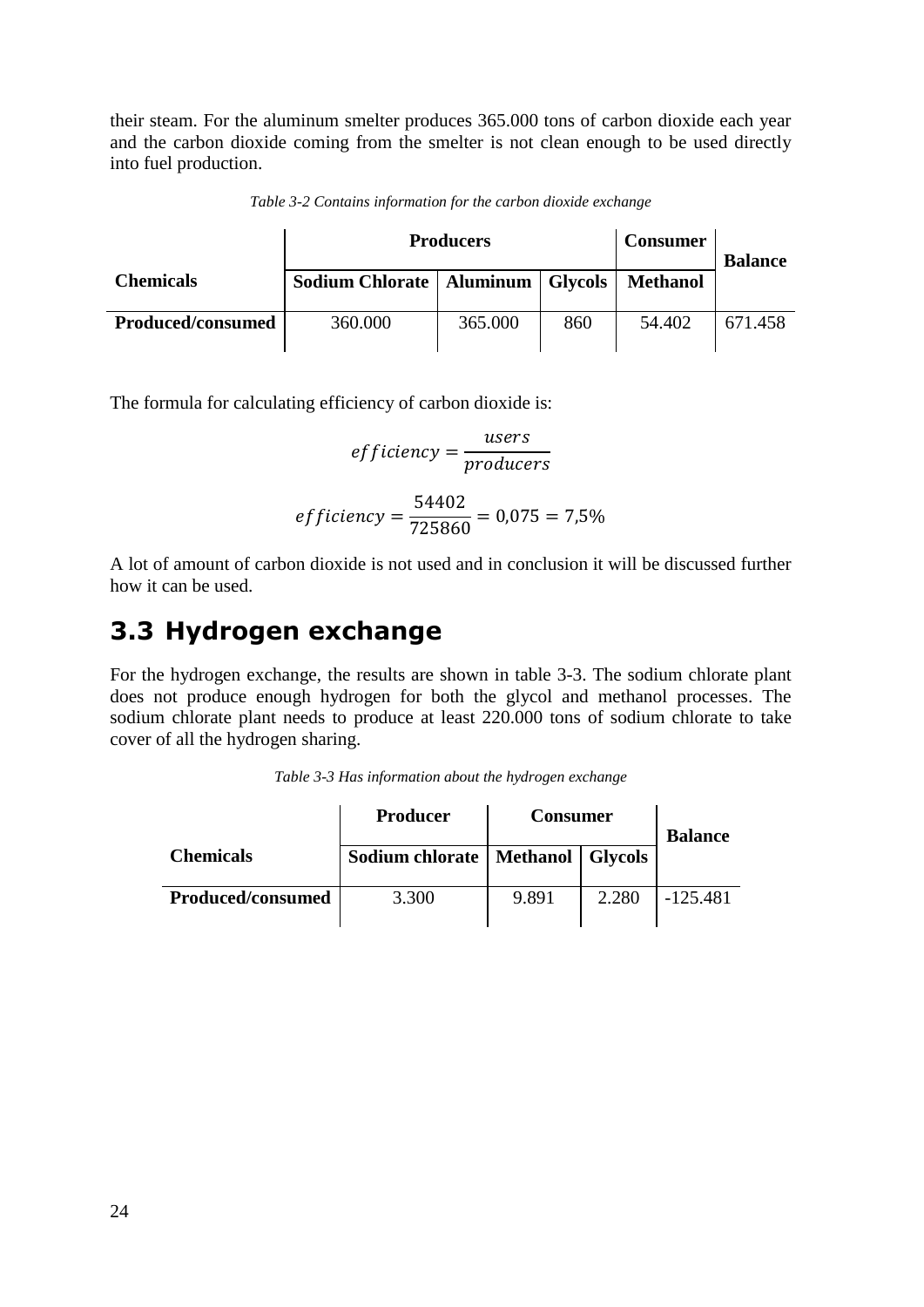#### **3.4 Glycerol exchange**

As shown in table 3-4, Lífdísill produces glycerol as a by-product. The main feedstock for AGC is glycol. Lífdísill would have to have a huge factory producing 900.000 tons each year of biodiesel if they are suppose to make enough glycerol for AGC.

| <b>Biodiesel</b> | <b>Glycols</b> | <b>Balance</b>              |
|------------------|----------------|-----------------------------|
| 6.519            | 132.000        | $-125.481$                  |
|                  |                | <b>Producers</b>   Consumer |

*Table 3-4 Shows information about the glycerol exchange*

#### **3.5 Methanol exchange**

Carbon Recycling International is the only company producing pure methanol, and Lífdísill is the only company-using methanol for their manufacture. As shown in table 3-5 Carbon Recycling International produces enough methanol for biodiesel. The production of the renewable methanol is their main product, so this is only devised to meet the requirements of the biodiesel production.

|                   | <b>Producers</b> | <b>Consumer</b>  | <b>Balance</b> |  |
|-------------------|------------------|------------------|----------------|--|
| <b>Chemicals</b>  | <b>Methanol</b>  | <b>Biodiesel</b> |                |  |
| Produced/consumed | 39.565           | 6.802            | 32.763         |  |

The formula for calculating efficiency of methanol is:

$$
efficiency = \frac{users}{products}
$$

$$
efficiency = \frac{6802}{39565} = 0,1719 = 17,2\%
$$

#### **3.6 Steam exchange**

Silicon United Iceland and Kalka produces both steam, as a by-product and Lífdísill and AGC are consumers of it. Table 3-6 shows information for how much each user is producing, how much each consumer is using and how much amount is needed. The table also shows that not enough steam is produced for the biodiesel and glycols manufacture.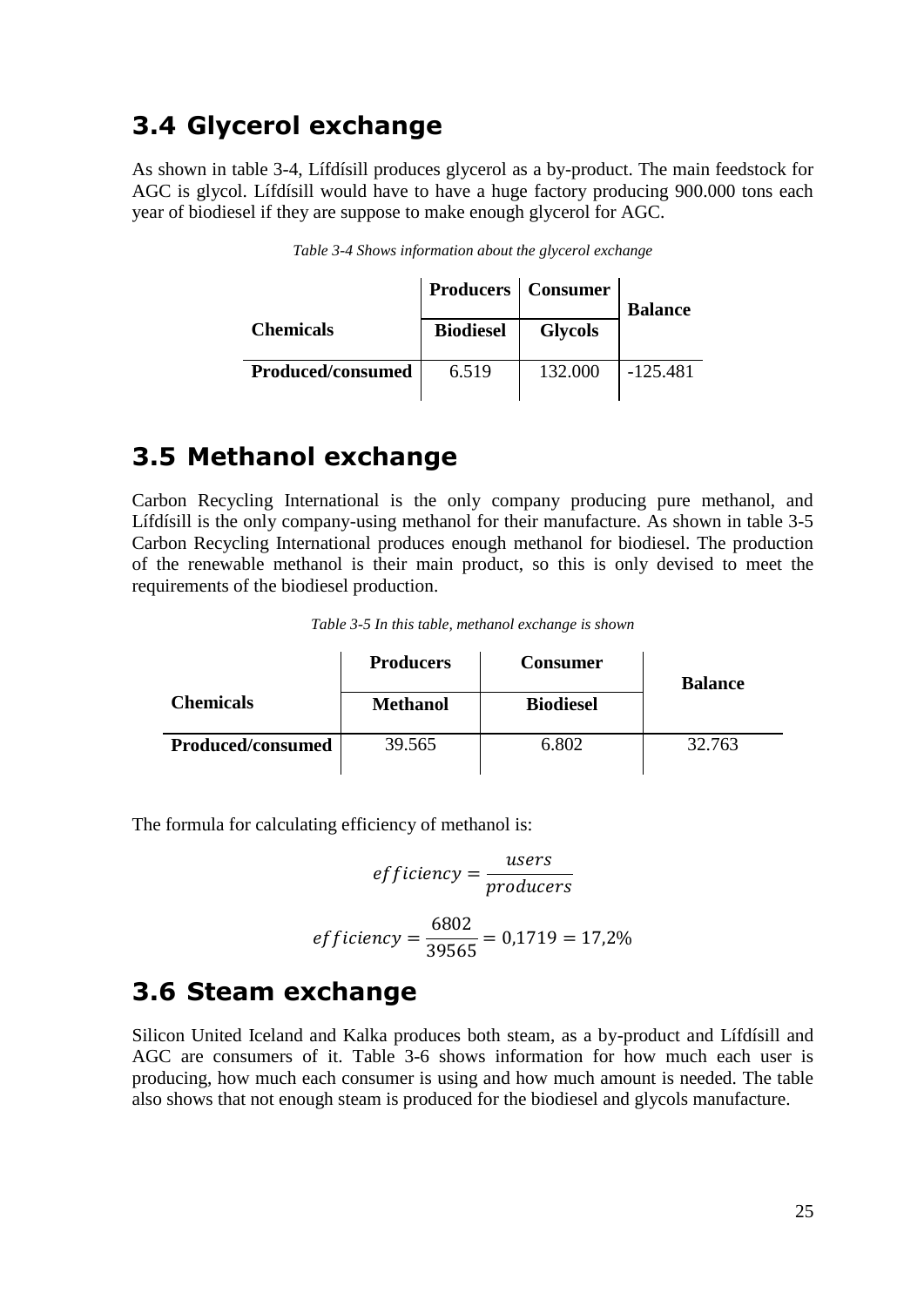|                   | <b>Producers</b>     |        | <b>Consumer</b>             |  | <b>Balance</b>     |
|-------------------|----------------------|--------|-----------------------------|--|--------------------|
| <b>Chemicals</b>  | <b>Silicon metal</b> |        | Waste   Biodiesel   Glycols |  |                    |
| Produced/consumed | 334.282              | 36.000 | 14.960                      |  | 498,000   -142,678 |

#### **3.7 Overview for the synergistic effects**

For the overview of the synergistic effect, table 3-7 shows the overall information that have been shown above. It has the main chemicals exchange with how much amount in tons is produced, how much is consumed. It show how much is used and what is left and also it shows the efficiency.

| <b>Chemical</b>       |         | <b>Produced   Consumed   Balance</b> |            | <b>Efficiency</b> |
|-----------------------|---------|--------------------------------------|------------|-------------------|
| <b>Carbon dioxide</b> | 725.000 | 55262                                | 54402      | 7.5%              |
| <b>Hydrogen</b>       | 3.300   | 12.171                               | $-8.871$   | 100%              |
| <b>Glycerol</b>       | 6.519   | 132.000                              | $-125.481$ | 100\%             |
| Methanol              | 39.565  | 6.802                                | 32.763     | 17.2%             |
| <b>Steam</b>          | 370.282 | 512960                               | $-142.678$ | 100\%             |

*Table 3-4 Shows the overall synergistic effects*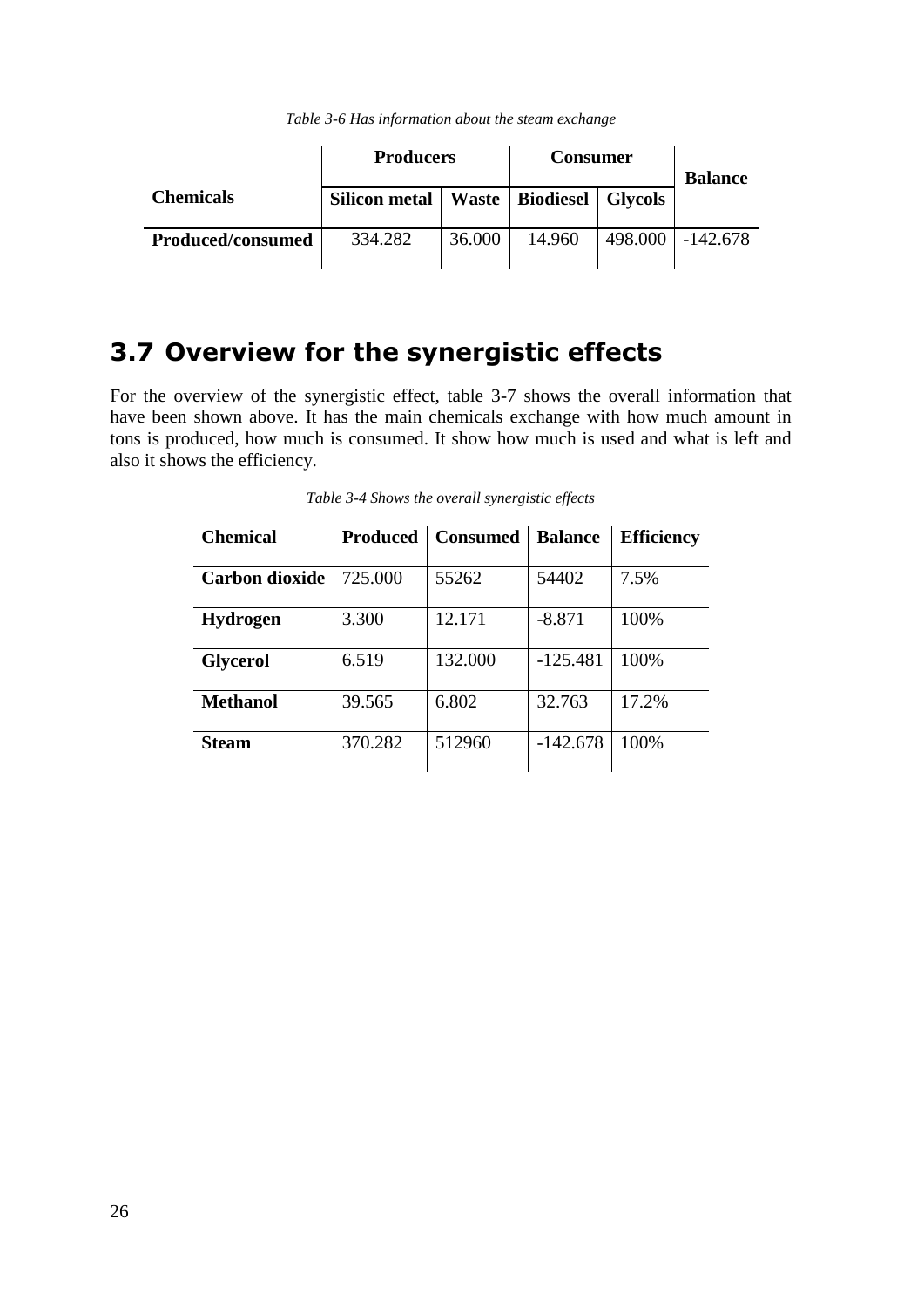### **3.8 Flow chart of the chemical cluster**

In figure 3-1 it shows a flow chart of the chemical cluster, how the feedstock is used, what products and by-products are used in other companies.





*Figure 3-1 Shows the overall process for the chemical cluster*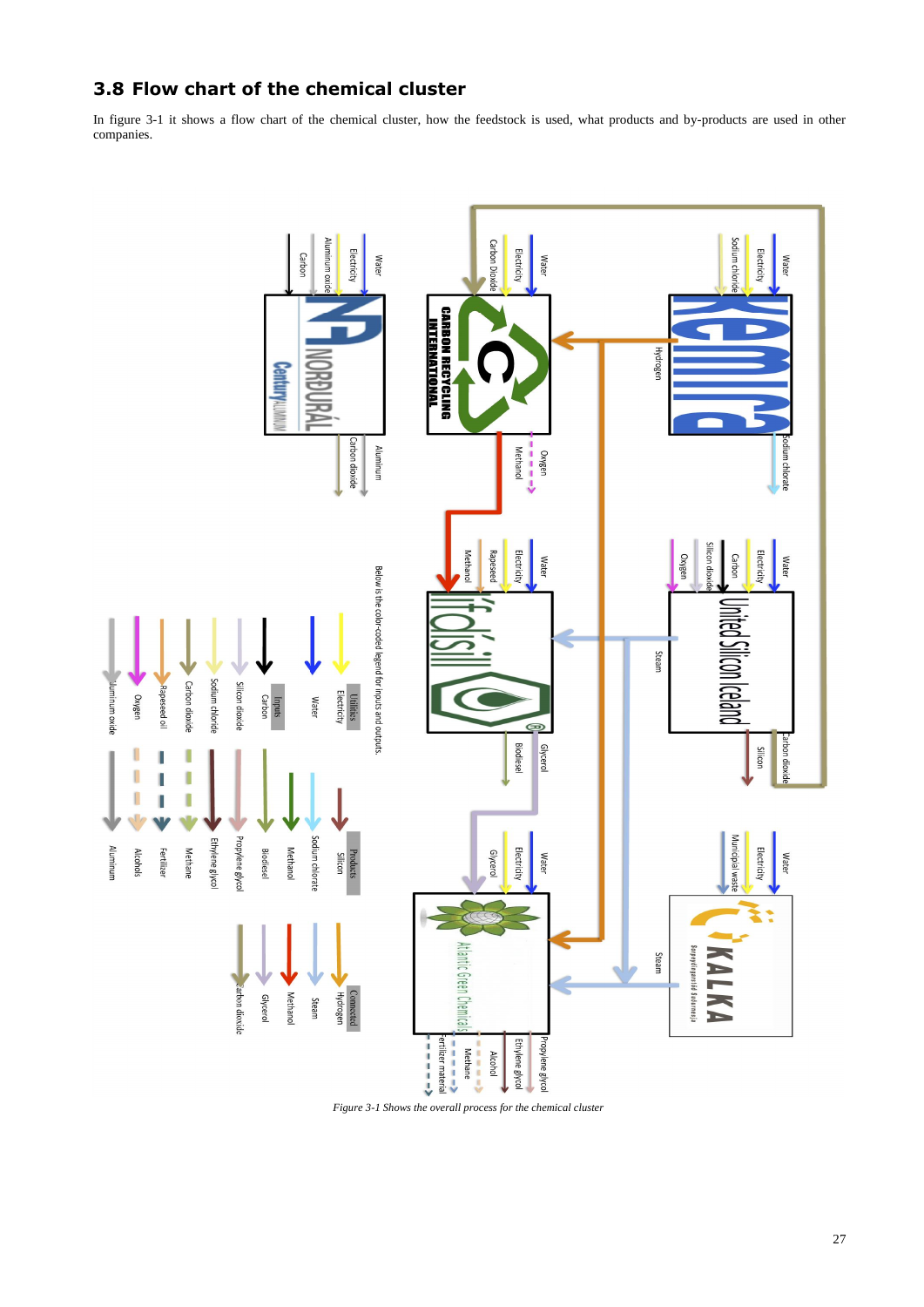## **4 Discussions**

The conclusion for the chemical cluster are very postive, they shows what was expected that all of the manufacture processes works well together. All of the proccesses are using each other products or by-products for their manufacture. A lot of extra material is available for other companies that could be added into the cluster, that is one of the most surprising from the conclusions. Even though a lot of extra material is available, few of the manufactures biodiesel, glycol and methanol need more material to meet their requirements for their manufacture. This results show that chemical cluster is a very good idea. Although few things need to be sorted out before next step is made for the cluster. Better steam calculations are need in the manufacture of the municipal waste and also from the silicon metal. If it is not enough steam a solution must be found to cover the steam usage. Also not enough hydrogen is produced for the methanol and the glycol processes so it would either need another hydrogen producer or having the same hydrogen plant producing for both of the process instead of having two hydrogen plants up and running.

The aluminum manufacture is not sharing any products with other manufactures. If the carbon dioxide is supposted to be used, the flour needs to be purified from it. Wet cleaning could be used to purify the carbon dioxide. Then it is possible to use carbon dioxide for algae farms, greenhouse production. The heat from the smelter could also be used for this production. The greenhouse could include the cultivation of flowers or vegetables. The algae could be used in the cosmetics industry or for the biodiesel manufacture. Carbon dioxide could also been used for making shield gas for MIG/MAG welding, or used in the oil industry if Iceland decides to drill after oil. For the MIG/MAG welding the carbon dioxide is mixed with argon. Carbon dioxide is pumped into the oil wells. Mineral carbonation plant could also be interesting. Using the carbon dioxide from the aluminum smelting mixing minerals and re-use it in constructions.Alur scrap is a company up and running in Helguvík, they could quite easy integrate their plant into the chemical park. They recycle waste aluminum and slag, and could use the oxygen from the methanol and glycol manufacture. It could also be able to use the aluminum to make aluminum cable onsite in the chemical cluster.

If Lífdísill is not ready for making a plant at Helguvík, other biodiesel manufacture could come into their place. For example Atlantic biodiesel could step in. Atlantic biodiesel have a pilot plant up and running in Blönduós using animal fat from the slaughterhouse to make biodiesel. If algae culture might rise in the chemical cluster, the algae could be used to produce biodiesel. Animal fat or fish oil from the fishing industry that is around Helguvík could also be a choice.

Atlantic Green Chemicals, have to find a way to produce steam if the silicon company cannot fulfill their steam requirements. The glycol is used as antifreeze both for cars and airplanes. They produce methane that could be used as fuel for cars. The alcohol mixture would be used as additive for fuel. Biodiesel is not producing enough glycerol for them, which was known in advance. If ammonium nitrate is produced with neutralization method, steam is produced as by-product. For every ton of ammonium nitrate produced 1 ton of steam is produced.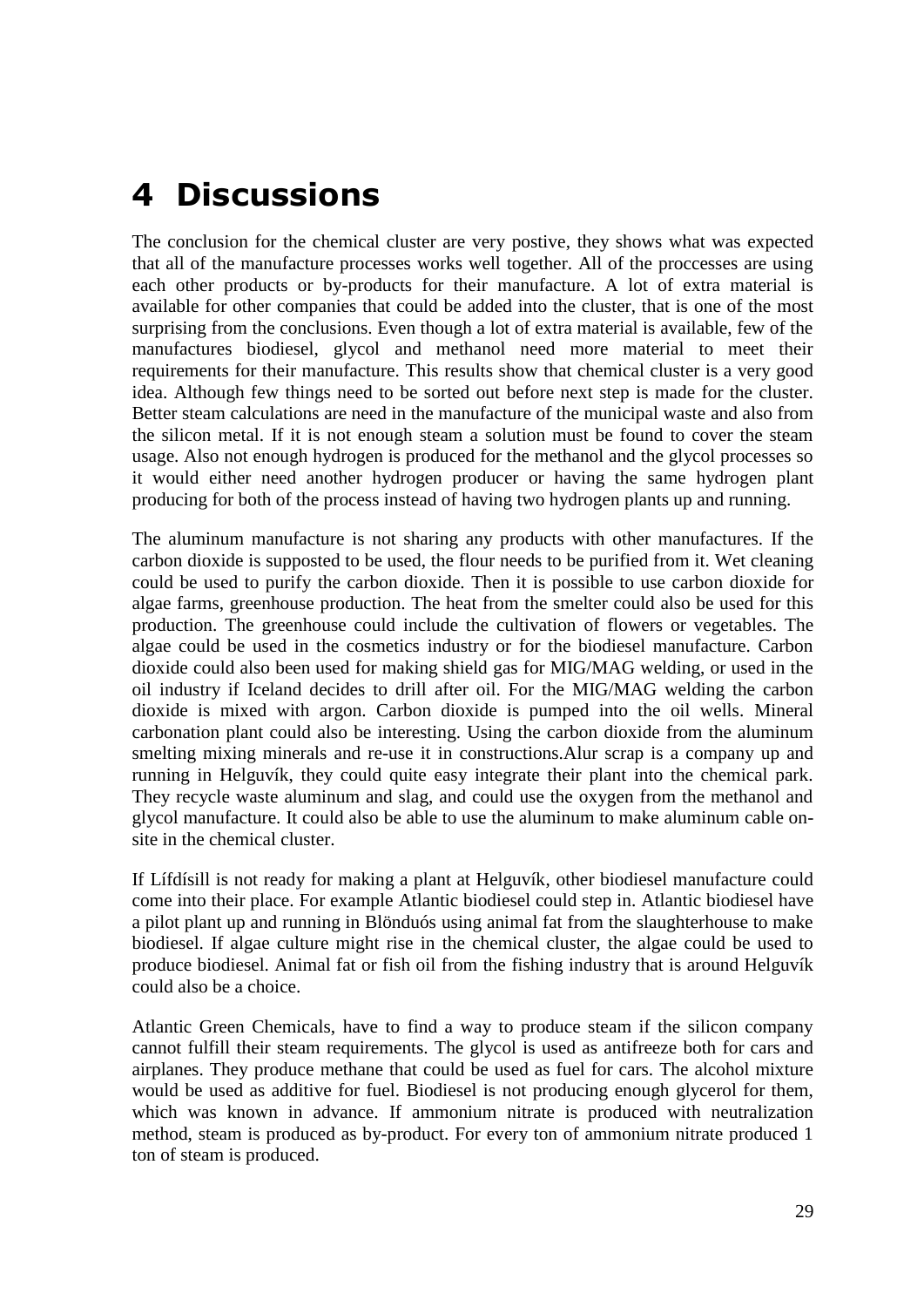Carbon Recycling International is producing enough of methanol for the biodiesel plant. The methanol is used as a burning fuel that can blend with gasoline. The hydrogen production for both the methanol and the glycol production is not enough so a solution is needed for that. It could be either having one hydrogen plant for both of the processes or adding another manufacture that produces hydrogen as a by-product. Chlor alkali process produces hydrogen as a by-product. They are producing oxygen as a by-product that could be used for Alur scrap production as mentioned above. Also the silicon production could use oxygen for their process. And it has high enough quality to sell their oxygen to fish farms, medical institutions or waste gasification.

Kalka steam production needs further research. They need to calculate how much steam could be produced from their manufacture for the glycol plant and the biodiesel plant. The heat from Kalka could also be an interesting source to take a look at. Kalka is also playing a vital part in the chemical cluster, they can dispose chemicals that are dangerous and also all waste from other productions.

The silicon metal is one of the most important manufacture in the chemical cluster, producing a large amount of steam for the glycol plant. The silicon dioxide will be sold into the cement production, so this will open opportunities for an Icelandic company to make cement. The silicon slag will be sold for production of ferrosilicon and siliconmanganese. The silicon dioxide could also be used for medical grade plastic or for the cosmetic industry. One of the most interesting part of the silicon production, if the silicon is cleaned to 99.99% pure silicon, it would be possible to make solar cells.

Sodium chlorate is producing hydrogen as their by-product for the methanol and glycol plants. It will not be enough hydrogen for their processes. The sodium chlorate is used in bleaching paper.

The chemical cluster uses a lot of electricity and water. Around 630MW are used only for these seven processes so more electricity is needed. A research needs to been done to calculate how much electricity is needed and where it should come from.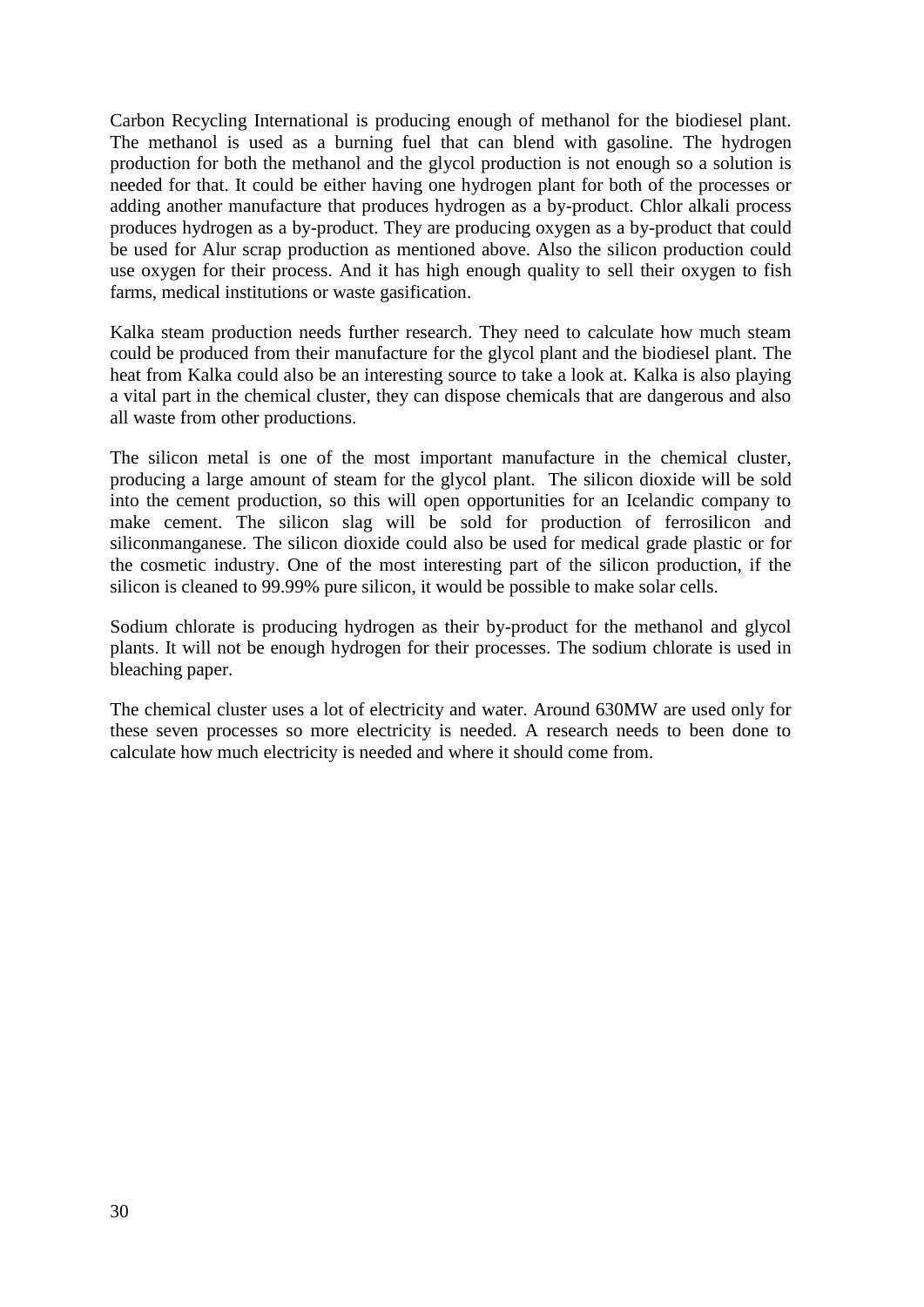### **References**

- [1] Rósbjörg Jónsdóttir and Þóra Margrét Þorgeirsdóttir, "Auðlindagarðurinn á Suðurnesjum," Reykjavik, November 2011. [Online]. [http://www.gekon.is/images/stories/Au%C3%B0lindagar%C3%B0ur.Sk%C3%B](http://www.gekon.is/images/stories/Au%C3%B0lindagar%C3%B0ur.Sk%C3%BDrsla.LOKA%C3%9ATG%C3%81FA.pdf) [Drsla.LOKA%C3%9ATG%C3%81FA.pdf](http://www.gekon.is/images/stories/Au%C3%B0lindagar%C3%B0ur.Sk%C3%BDrsla.LOKA%C3%9ATG%C3%81FA.pdf)
- [2] Dr. Christian Ketels, "The Role of Clusters in the Chemical Industry," Business School, Harvard University, 2007.
- [3] Almenna. Almenna Consulting Engineers. [Online]. [www.almenna.is](file:///C:/Users/andri.CRINT/AppData/Local/Microsoft/Windows/Temporary%20Internet%20Files/Content.Outlook/2A2X2BX3/www.almenna.is)
- [4] Port of Keflavík. Port of Keflavík. [Online]. [www.reykjaneshofn.is](file:///C:/Users/andri.CRINT/AppData/Local/Microsoft/Windows/Temporary%20Internet%20Files/Content.Outlook/2A2X2BX3/www.reykjaneshofn.is)
- [5] Caelin Tran, "Helguvík Chemical Park: Exchanged Input and Output of Participating Chemical Plants," Carbon Recycling International, Reykjavík, 2012.
- [6] Lawrence S. Brown and Thomas A. Holme, *Chemistry for Engineering Students*, 2nd ed. Belmont, United States of America: Cengage Learning, 2010.
- [7] George T. Austin, *Sherve's Chemical Process Industries*, 5th ed., Joan Zseleczky and Rita Margolies, Eds. New York, United States of America: McGRAW-HILL, 1998.
- [8] Centruy Aluminum. (2012, August) Norðurál. [Online]. <http://www.nordural.is/islenska/fyrirtaekid/frettir/nr/132731/>
- [9] BCS, "U.S. Energy Requirements for Aluminum Production: Histroical Perspective, Theoretical Limits and Current Practices," U.S. Department of Energy, U.S. Department of Energy, Laurel, 2007.
- [10] Stakksbraut 9, "Mat á umhverfisáhrifum við framleiðslu kísils í Helguvík," The Icelandic National Planning Agency, Reykavík, Evuluation 2013.
- [11] Ahmed F Zobaa and Ramesh C Bansal, *Handbook of Renewable Energy Technology*, 1st ed., Ahmed F Zobaa and Ramesh C Bansal, Eds. Singapore, Singapore: World Scientific Publishing Co. Pte. Ltd., 2011.